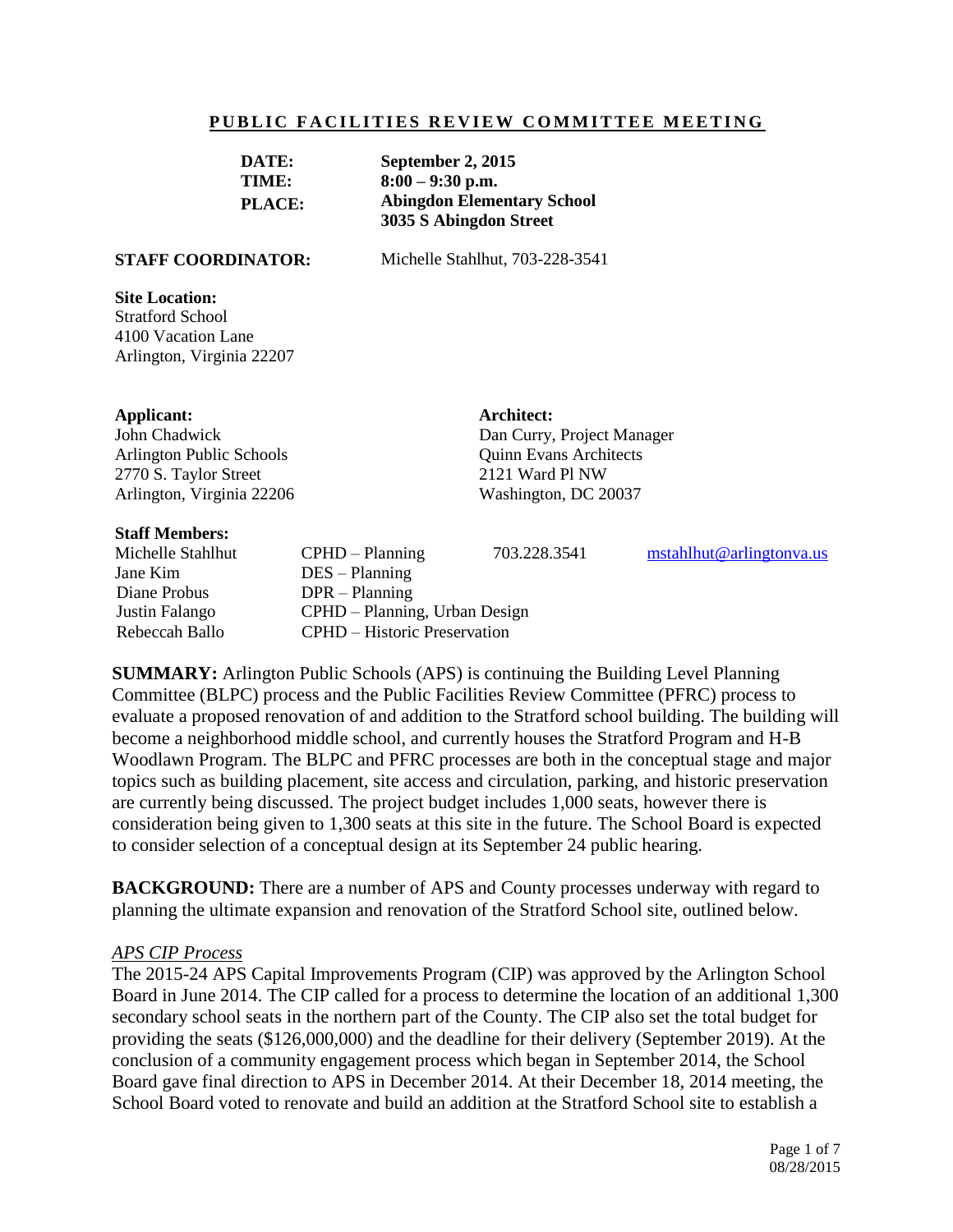new neighborhood middle school with 1,000 seats with a project budget of \$29,200,000 for hard and soft costs. The School Board also voted to construct a new school at the Wilson site, which would accommodate the existing H-B Woodlawn and Stratford programs currently located at the Stratford building.

# *Historic Designation*

The Stratford school was listed on the Virginia Landmarks Register in 2003, and the National [Historic Register](http://arlingtonva.s3.amazonaws.com/wp-content/uploads/sites/5/2013/11/Stratford-Junior-High-School-National-Register-PDF.pdf) in 2004. In 1959 Stratford Junior High was the first public school to integrate in the state of Virginia. The architecture is also recognized as the best example of an international-style school building in Arlington County and was one of the most modern school buildings in the area when constructed.

On March 31, 2015, the Historic Preservation Program staff received [a request for local historic](http://arlingtonva.s3.amazonaws.com/wp-content/uploads/sites/5/2013/11/Stratford-Designation-Study-Request-3-15.pdf)  [district designation](http://arlingtonva.s3.amazonaws.com/wp-content/uploads/sites/5/2013/11/Stratford-Designation-Study-Request-3-15.pdf) of Stratford Junior High School Building as a local historic district. If this request were granted, a zoning overlay will be added to the site that will trigger review by the Historic Affairs and Landmark Review Board [\(HALRB\)](http://commissions.arlingtonva.us/historical-affairs-landmark-review-board/) for any exterior alterations to the property. A member of the HALRB has been asked to serve on the PFRC for this project. As part of this process, County staff and APS staff have developed and continue to refine historic design guidelines for Stratford School. On June 17, 2015 the HALRB voted [to recommend designation](http://arlingtonva.s3.amazonaws.com/wp-content/uploads/sites/5/2013/12/HALRB_06.June-2015.Minutes.pdf) of the site as a historic district. As part of a Memorandum of Understanding between Arlington County and Arlington Public Schools, the School Board considered the recommendation as an information item at the School Board Meeting on [August 13](http://apsva.us/site/Default.aspx?PageID=30745) and has not yet scheduled the item for action.

# *County/APS Schools Review Process*

At a joint work session with the School Board held on April 10, 2015, the County Board endorsed a planning process for the Stratford School site. The APS planning process for the Stratford School site will incorporate the APS process, the Building Level Planning Committee (BLPC), and the County's Public Facilities Review Committee (PFRC), and requires them to work in tandem in designing the new school. The design process will include three (3) phases: a conceptual phase, a schematic phase, and a final phase during which a use permit for the project would be reviewed by the County Board.

The BLPC consists of APS staff, teachers, parents and PTA members, representation from community groups, and County staff and is tasked with making recommendations on the programming of the new addition. The PFRC is a County Board-appointed committee consisting of representatives of the Planning Commission (one of which is designated by the County Board as Committee Chair) and several other commissions, APS representatives, and at-large members. It also includes project-specific members representing Cherrydale, Donaldson Run, and Waverly Hills Civic Associations. The PFRC is tasked with ensuring the highest quality of land use planning, design, transportation planning, and other important community aspects are incorporated into civic projects.

# Stratford Guiding Principles

On June 16, 2015, the County Board adopted the **Stratford Guiding Principles** during discussion of the [County Manager's report.](http://arlington.granicus.com/GeneratedAgendaViewer.php?view_id=2&clip_id=2933) The Guiding Principles are intended to provide site specific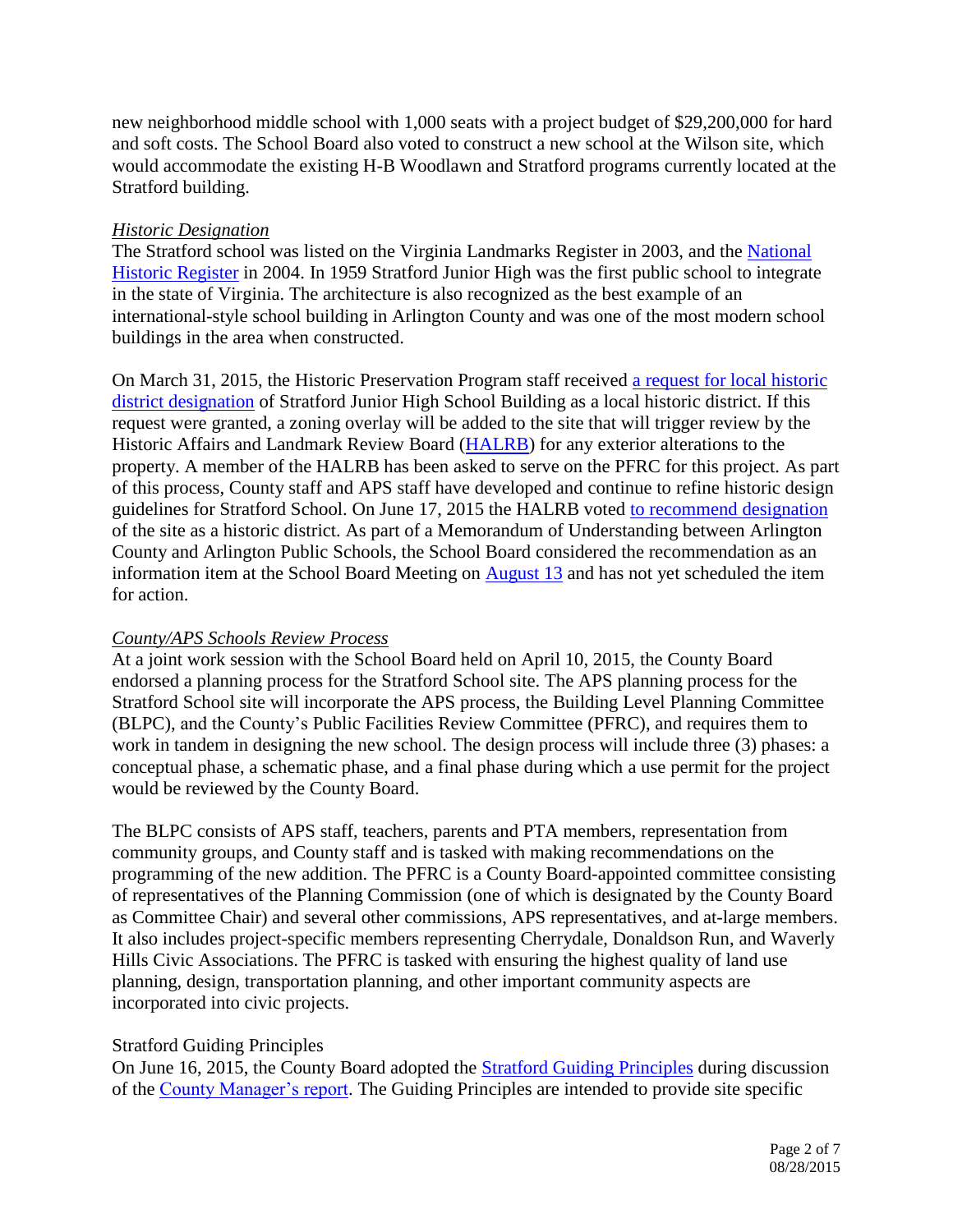considerations for the subject site for the PFRC in its consideration of the Stratford School addition. These Guiding Principles also incorporate the *[Principles of Civic Design in Arlington](http://commissions.arlingtonva.us/planning-commission/public-facilities-review-committee-pfrc/pfrc-principles-civic-design/)* which were developed by the PFRC in 2008 and are intended to inform the design of civic facilities in Arlington, including buildings and other projects, to ensure they meet community goals for attractiveness, durability, and functionality. The principles reinforce and supplement existing County planning documents and policies, and are meant to promote compliance with certain basic principles, but not to inhibit creative design.

# **Site Characteristics:**

The following provides additional information about the site and surroundings:

Site: The site is bound on the north by  $23<sup>rd</sup>$  Street North and Vacation Lane, on the east by single-family homes, on the south by Old Dominion Drive, and on the west by existing County owned park facilities and single-family homes facing Lorcom Lane.

Zoning: The site is zoned "S-3A" Special District. The purpose of the "S-3A" Special District is to encourage the retention of certain properties in a relatively undeveloped state. Land so designated may include publicly or privately owned properties which have distinct and unique site advantages or other features so as to make them desirable to retain as active or passive recreation (including but not limited to: parks, schools, pathways, and other public facilities). Schools are a permitted use by provision of a use permit subject to Section 4.15 of the Arlington County Zoning Ordinance (ACZO).

Land Use: The site is identified on the General Land Use Plan (GLUP) as "Public".

Neighborhood: The site is located within the Cherrydale Civic Association and is adjacent to the Donaldson Run and Waverly Hills Civic Associations.



*Source: Google Maps*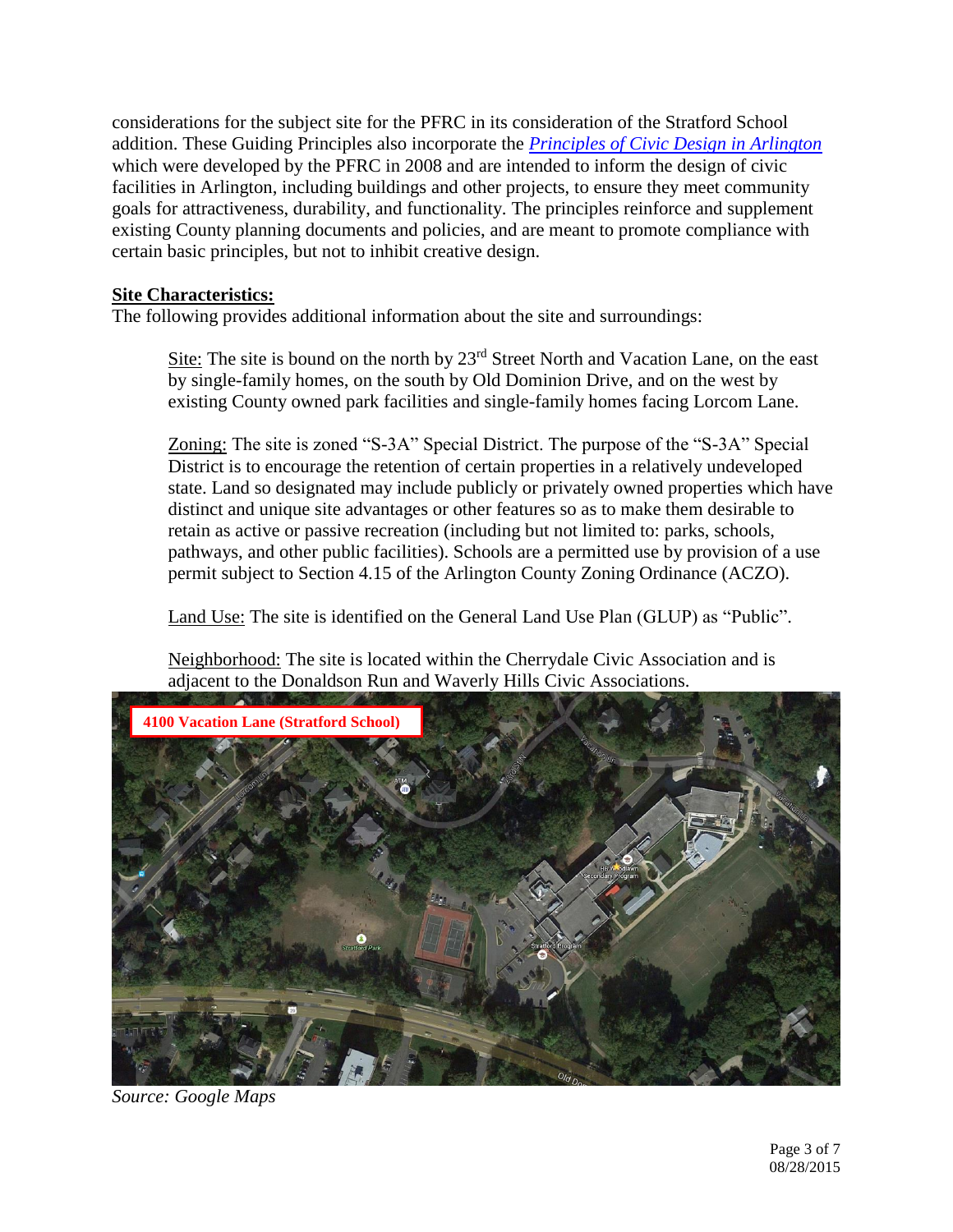**DISCUSSION:** The APS community process for the Stratford school site began on April 8, 2015. Since that time, the BLPC has met formally seven times and approximately three times informally. The most recent formal meeting was held August 3, 2015. QEA and APS presented their preferred site option as C3, and BLPC eliminated G2 as an option for the site. The next formal BLPC meeting is scheduled just prior to PFRC on August 31, 2015. Presentations and Minutes from publicly noticed BLPC meetings can be found on the [APS Design and](http://www.apsva.us/Page/29586)  [Construction: Stratford Middle School](http://www.apsva.us/Page/29586) website.

The PFRC first met on April 15, 2015 and discussed introductory items such as the role and charge of the PFRC and an overview of the use permit process. The project architects Quinn Evans provided a presentation on background information on the history of the site, sustainable school design, and a Toole Design Group transportation planner provided a short overview of the role of transportation analysis for the site. At the July PFRC meeting, County staff gave presentations on the historic designation and Resource Protection Area (RPA) and QEA addressed PFRC questions related to site design and access [\(Minutes\)](http://arlingtonva.s3.amazonaws.com/wp-content/uploads/sites/5/2015/07/Stratford_Meeting_Summary_16July2015.pdf).

# **Proposal**

The current Stratford school building is approximately 142,000 square feet and services approximately 700 students. The addition of 300 student will require roughly 40,000 additional square feet of education space. Arlington County owns parkland located directly to the west of the school building which includes recreation space as well as the parking area located off of 23rd Street.

Based on the concepts presented to the School Board on August 13, 2015, Arlington County staff continues to have the following comments:

## Parks

Stratford Park is located directly adjacent to the school. DPR has completed a design for upgrade of the park but is waiting for the Stratford design process to be complete before moving forward with construction.

## Transportation

## *Safe routes to school*

DES and CPHD will be looking at the entire pedestrian and bicycle infrastructure in the immediate vicinity of the school to see if there are opportunities to utilize capital projects and/or Neighborhood Conservation program to fund infrastructure improvements.

## *Level of Service (LOS) at Five Points*

With site access via Old Dominion Road, there is a concern that the added volumes through the already failing Five Points intersection will make delay times worse for thousands of commuting vehicles. The C2, C2 Alt and G2 access options will increase the delay by 2.5 to over 5 minutes. This is compared to the additional 3 to 15 second increase at the Vacation Lane intersections at Lorcom and Military, respectively, under the A access options.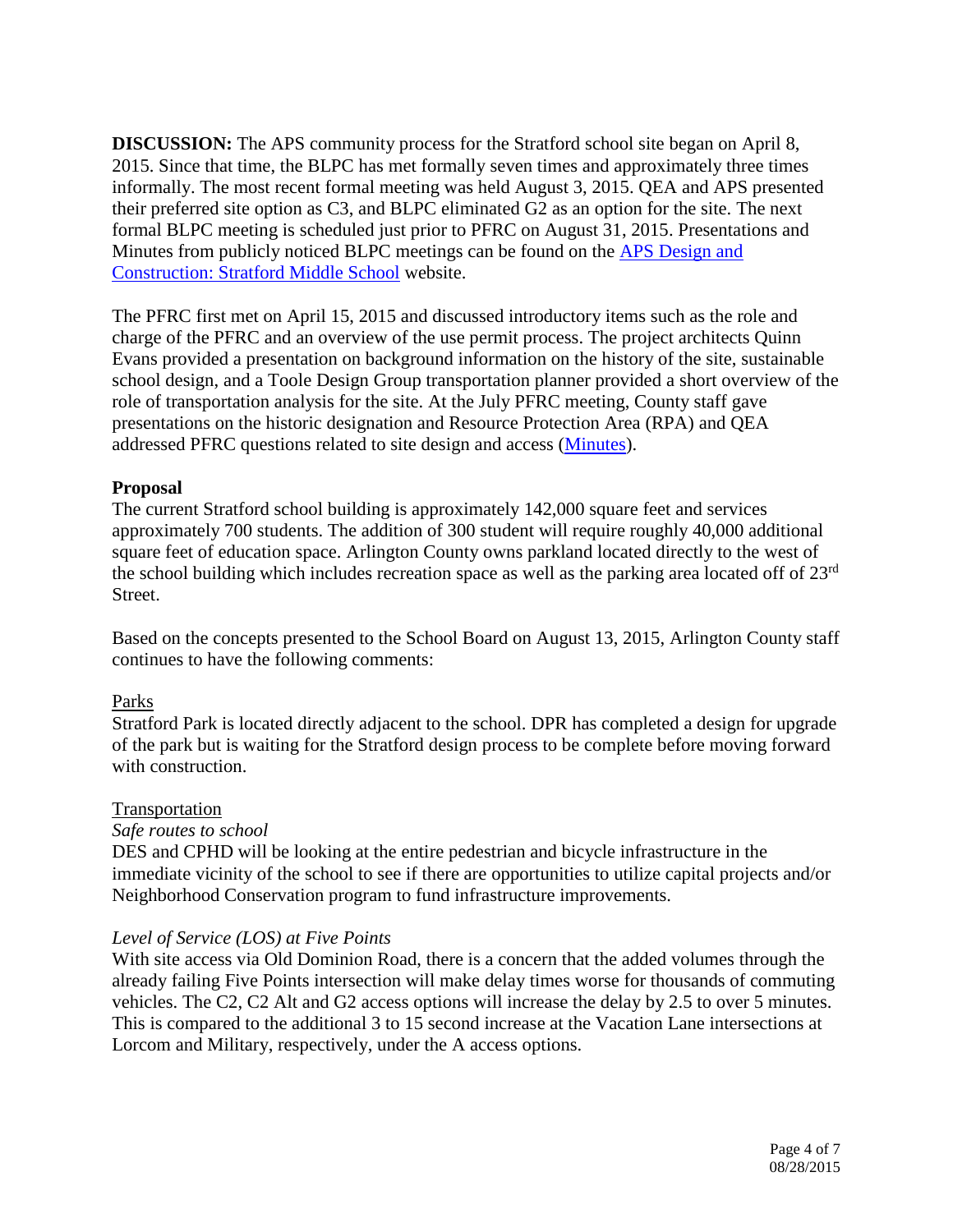## *Old Dominion access usage*

Access from Old Dominion to the Stratford school does necessarily give relief to the traffic on Vacation Lane. There is no way to "force" parent drivers to use a proposed Old Dominion access drive. While there can be signage restrictions (No Parking/Standing/Stopping) along the streets in the vicinity of the school, which does not preclude parents from using Vacation Lane and dropping off along the road or in the existing north parking lot.

#### Historic Preservation

The Stratford School is a nationally recognized historic site. At its hearing, the HALRB found that the property meets 8 of the 11 criteria for local historic district designation. The Designation Report detailed the history of the property and was able to demonstrate that the rear elevation of the school, the relationship of the school to the surrounding site, including the athletic field, and the views of the school from adjacent public streets, are critical components of the historic character of this site. Architecturally, the front and rear elevations, including the gymnasium, are the least altered and best represent the original design intent of the architect. The rear elevation and front entrance have particular historical importance. The first attempt to integrate the Stratford School occurred in 1957 when students entered via the front portico. The second, and ultimately the successful attempt, to integrate occurred when the 4 students walked down the pathway from Old Dominion Drive towards the rear of the school under armed guard. They were greeted and escorted inside. The entire property was guarded by Arlington County police for the first week the students attended as they entered the building via the rear stair tower.

The Stratford School was listed to the National Register under Criteria A (History) and Criteria C (Architecture). When evaluating the potential impacts that any new construction may have on the property, the [Secretary of the Interior's Standards for Renovation and Rehabilitation should](http://www.nps.gov/tps/standards/four-treatments/treatment-rehabilitation.htm) be applied, per the Guiding Principles. Site options that obscure critical viewsheds associated with how the school was integrated, remove or encapsulate historic elevations, or that fundamentally alter the relationship between the historic building and the adjacent athletic field should be avoided in favor of options that have fewer or no adverse impacts. Being respectful and sensitive to the importance of these elevations means that they should remain as unaltered, accessible, and publicly viewable as possible so that the historical importance of the manner in which the school integrated can still be read and experienced by the public. Proposals that are both sensitive to the architectural and cultural history of the site should be further explored as part of the design review process.

## Trees

There is a healthy stand of trees located on the southeast border of the site. The greatest tree impact will depend on what transportation option is selected. The tree impact may be low if there is no new driveway to Old Dominion with access from Vacation lane, moderate with a driveway located near the school, or high if the driveway is located at the far side of the field near the existing stand of trees. Some building options may preclude a driveway closer to the school, which may inadvertently affect the forested edge on the Southeast of the site.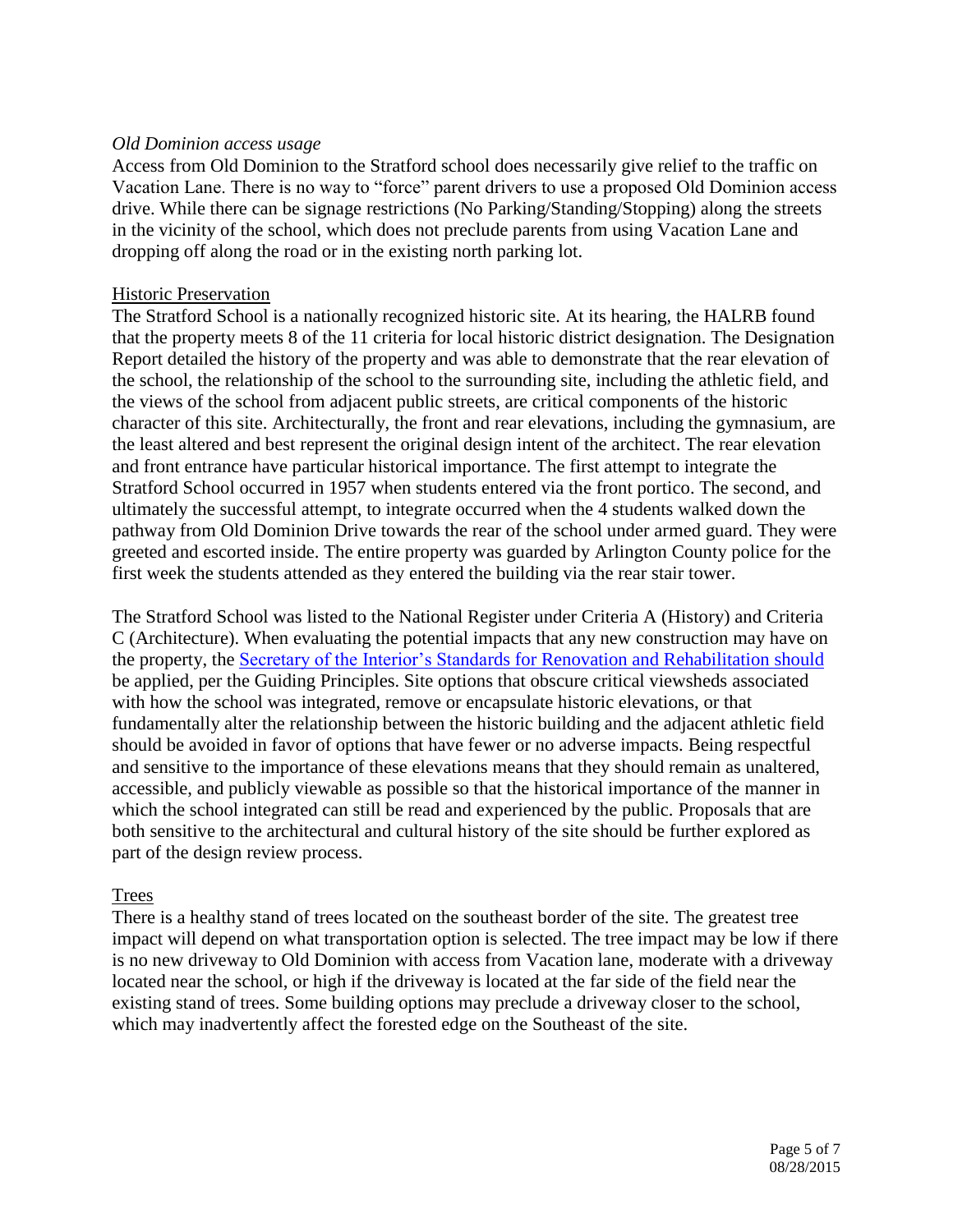## Resource Protection Area (RPA)

The stream and the RPA that protects it are a fundamental site feature/constraint that should be considered during the planning and siting stage. Impacts to the RPA are to be avoided unless no other feasible options exist. An exception is required to expand impervious cover, increase encroachment or change use (for example from a parking lot to a structure). Mitigation is requested to offset impacts and with the goal of enhancing the RPA via each development project. Mitigation can take the form of additional stormwater controls or buffer enhancement or both depending on the RPA impacts.



Source: Arlington County DES (draft of approximate RPA)

# Stormwater

An access drive connecting to Old Dominion will require significant land disturbance in terms of grading and will also increase both the amount of impervious area on the site as well as the amount of stormwater draining to the site. The stormwater currently on and south of Old Dominion (where the elevation is higher) currently flows alongside the road and is captured in a storm sewer network via catch basins. With a curb cut on Old Dominion, some of this stormwater will flow to the Stratford School site and will need to be captured and treated according to the stormwater management regulations and policies.

# Fire

Any upgrades or additions to the existing building will require the entire site to be updated to current fire code standards. Fire apparatus access roadways need a minimum unobstructed width of 20 feet for any building or portion of a building less than 30 feet in height, and 26 feet in the immediate vicinity of any building or portion of building more than 30 feet in height. At least one of the required access routes meeting this condition need to be located within a minimum of 15 feet and a maximum of 30 feet from the building, and to be positioned parallel to one entire side of the building.

# Use Permit

The ACZO distinguishes between uses permitted "by-right" and uses allowed by "special exception." The use permit is one form of special exception, and is required for schools in the